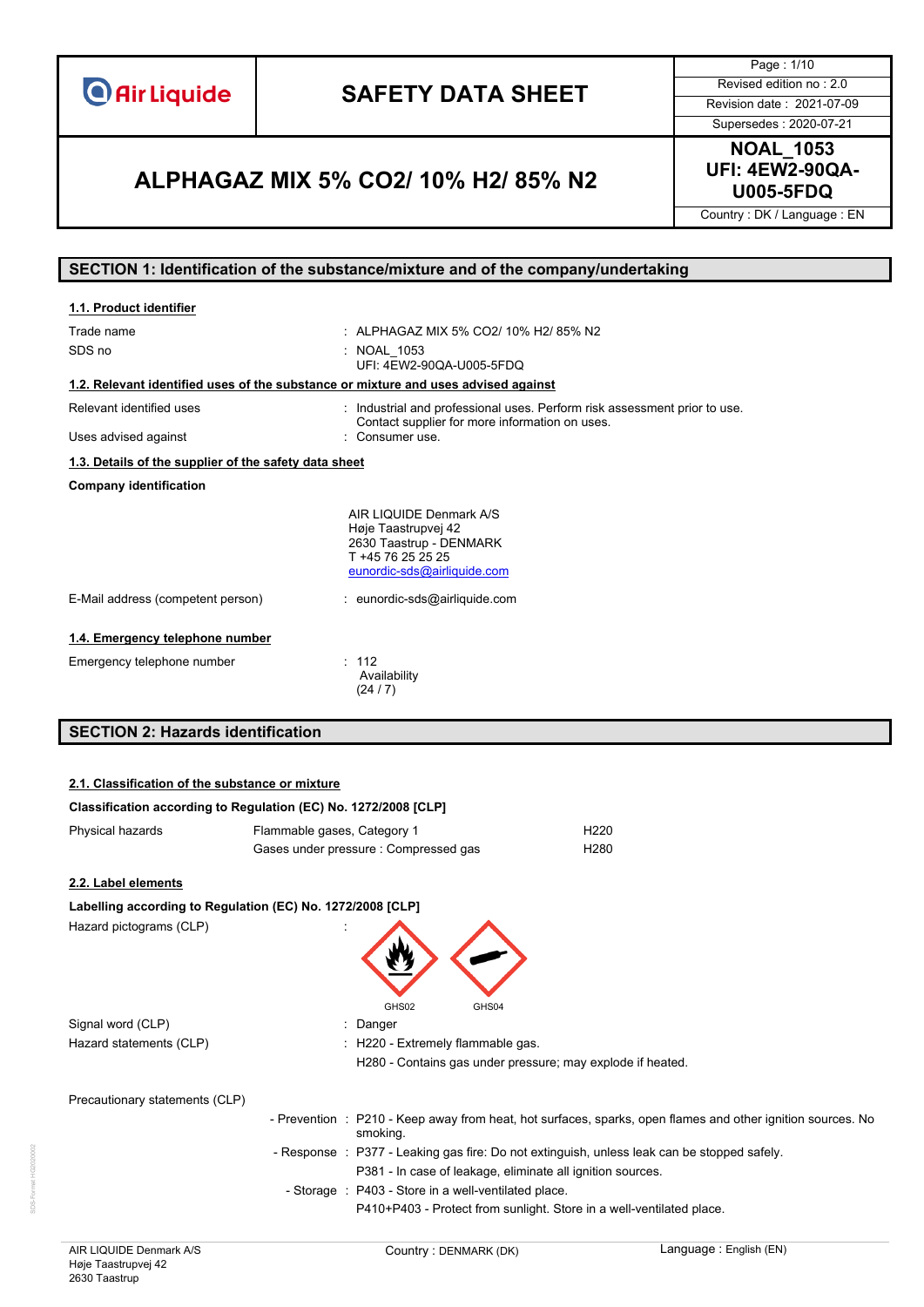Page : 2/10

Supersedes : 2020-07-21

**U005-5FDQ ALPHAGAZ MIX 5% CO2/ 10% H2/ 85% N2**

**NOAL\_1053 UFI: 4EW2-90QA-**

Country : DK / Language : EN

#### **2.3. Other hazards**

: None.

#### **SECTION 3: Composition/information on ingredients**

#### 3.1. **Substances** : Not applicable.

#### **3.2. Mixtures**

| Name           | <b>Product identifier</b>                                                                 | Composition [V-%]: | <b>Classification according to</b><br>Regulation (EC) No. 1272/2008 [CLP] |
|----------------|-------------------------------------------------------------------------------------------|--------------------|---------------------------------------------------------------------------|
| Nitrogen       | (CAS-No.) 7727-37-9<br>(EC-No.) 231-783-9<br>(EC Index-No.)<br>(REACH-no) *1              | 85                 | Press. Gas (Comp.), H280                                                  |
| Hydrogen       | (CAS-No.) 1333-74-0<br>(EC-No.) 215-605-7<br>(EC Index-No.) 001-001-00-9<br>(REACH-no) *1 | 10                 | Flam. Gas 1, H220<br>Press. Gas (Comp.), H280                             |
| Carbon dioxide | (CAS-No.) 124-38-9<br>(EC-No.) 204-696-9<br>(EC Index-No.)<br>(REACH-no) *1               | 5                  | Press. Gas (Liq.), H280                                                   |

Full text of H-statements: see section 16

*Contains no other components or impurities which will influence the classification of the product.*

*\*1: Listed in Annex IV / V REACH, exempted from registration.*

*\*3: Registration not required: Substance manufactured or imported < 1t/y.*

#### **SECTION 4: First aid measures**

#### **4.1. Description of first aid measures**

| : Remove victim to uncontaminated area wearing self contained breathing apparatus. Keep<br>victim warm and rested. Call a doctor. Perform cardiopulmonary resuscitation if breathing<br>stopped. |  |
|--------------------------------------------------------------------------------------------------------------------------------------------------------------------------------------------------|--|
| : Adverse effects not expected from this product.                                                                                                                                                |  |
| : Adverse effects not expected from this product.                                                                                                                                                |  |
| Ingestion is not considered a potential route of exposure.                                                                                                                                       |  |
| 4.2. Most important symptoms and effects, both acute and delayed                                                                                                                                 |  |
|                                                                                                                                                                                                  |  |

#### : Refer to section 11.

#### **4.3. Indication of any immediate medical attention and special treatment needed**

: None.

#### **SECTION 5: Firefighting measures**

#### **5.1. Extinguishing media**

|  |  | - Suitable extinguishing media |  |
|--|--|--------------------------------|--|
|--|--|--------------------------------|--|

- : Water spray or fog.
- Unsuitable extinguishing media : Carbon dioxide.
	-
	- Do not use water jet to extinguish.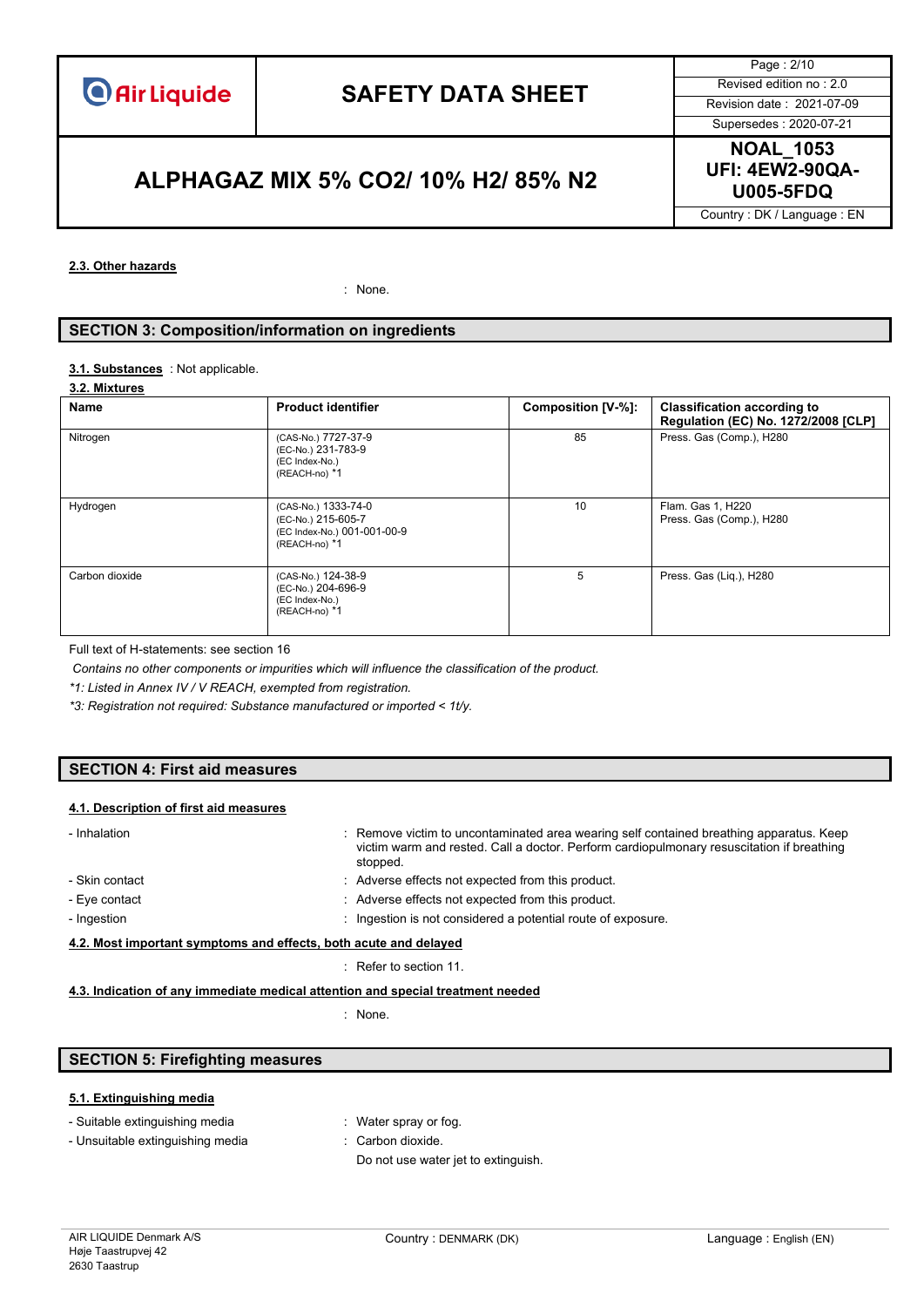**O** Air Liquide

# **SAFETY DATA SHEET** Revised edition no : 2.0

Page : 3/10

Supersedes : 2020-07-21

### **U005-5FDQ ALPHAGAZ MIX 5% CO2/ 10% H2/ 85% N2**



Country : DK / Language : EN

#### **5.2. Special hazards arising from the substance or mixture**

| : Exposure to fire may cause containers to rupture/explode.                                                                                                                                                                                                                                                          |
|----------------------------------------------------------------------------------------------------------------------------------------------------------------------------------------------------------------------------------------------------------------------------------------------------------------------|
| : None.                                                                                                                                                                                                                                                                                                              |
|                                                                                                                                                                                                                                                                                                                      |
| Use fire control measures appropriate for the surrounding fire. Exposure to fire and heat<br>÷<br>radiation may cause gas receptacles to rupture. Cool endangered receptacles with water spray<br>jet from a protected position. Prevent water used in emergency cases from entering sewers and<br>drainage systems. |
| If possible, stop flow of product.                                                                                                                                                                                                                                                                                   |
| Use water spray or fog to knock down fire fumes if possible.                                                                                                                                                                                                                                                         |
| Do not extinguish a leaking gas flame unless absolutely necessary. Spontaneous/explosive re-<br>ignition may occur. Extinguish any other fire.                                                                                                                                                                       |
| Move containers away from the fire area if this can be done without risk.                                                                                                                                                                                                                                            |
| : In confined space use self-contained breathing apparatus.                                                                                                                                                                                                                                                          |
| Standard protective clothing and equipment (Self Contained Breathing Apparatus) for fire<br>fighters.                                                                                                                                                                                                                |
| Standard EN 137 - Self-contained open-circuit compressed air breathing apparatus with full<br>face mask.                                                                                                                                                                                                             |
| Standard EN 469 - Protective clothing for firefighters. Standard - EN 659: Protective gloves for<br>firefighters.                                                                                                                                                                                                    |
|                                                                                                                                                                                                                                                                                                                      |

### **SECTION 6: Accidental release measures**

#### **6.1. Personal precautions, protective equipment and emergency procedures**

|                                                           | : Try to stop release.                                                                                |
|-----------------------------------------------------------|-------------------------------------------------------------------------------------------------------|
|                                                           | Evacuate area.                                                                                        |
|                                                           | Monitor concentration of released product.                                                            |
|                                                           | Consider the risk of potentially explosive atmospheres.                                               |
|                                                           | Wear self-contained breathing apparatus when entering area unless atmosphere is proved to<br>be safe. |
|                                                           | Eliminate ignition sources.                                                                           |
|                                                           | Ensure adequate air ventilation.                                                                      |
|                                                           | Act in accordance with local emergency plan.                                                          |
|                                                           | Stay upwind.                                                                                          |
| 6.2. Environmental precautions                            |                                                                                                       |
|                                                           | : Try to stop release.                                                                                |
| 6.3. Methods and material for containment and cleaning up |                                                                                                       |
|                                                           | : Ventilate area.                                                                                     |
| 6.4. Reference to other sections                          |                                                                                                       |
|                                                           | $\therefore$ See also sections 8 and 13.                                                              |

#### **SECTION 7: Handling and storage**

| 7.1. Precautions for safe handling |                                                                                                  |                         |  |  |
|------------------------------------|--------------------------------------------------------------------------------------------------|-------------------------|--|--|
| Safe use of the product            | $\therefore$ Do not breathe gas.                                                                 |                         |  |  |
|                                    | Avoid release of product into atmosphere.                                                        |                         |  |  |
|                                    | The product must be handled in accordance with good industrial hygiene and safety<br>procedures. |                         |  |  |
|                                    | Only experienced and properly instructed persons should handle gases under pressure.             |                         |  |  |
|                                    | Consider pressure relief device(s) in gas installations.                                         |                         |  |  |
| AIR LIQUIDE Denmark A/S            | Country: DENMARK (DK)                                                                            | Language : English (EN) |  |  |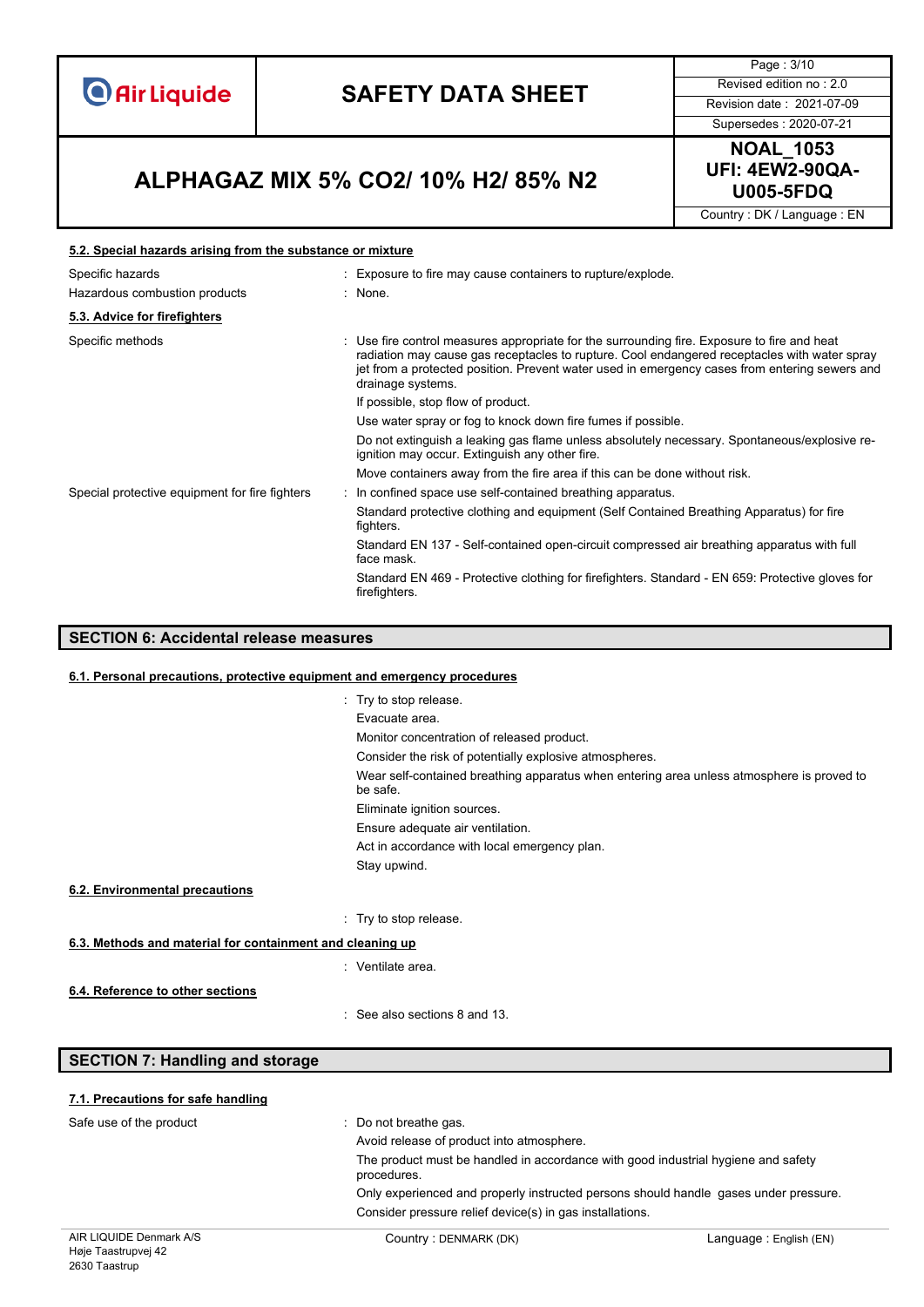

#### **7.3. Specific end use(s)**

: None.

#### **SECTION 8: Exposure controls/personal protection**

#### **8.1. Control parameters**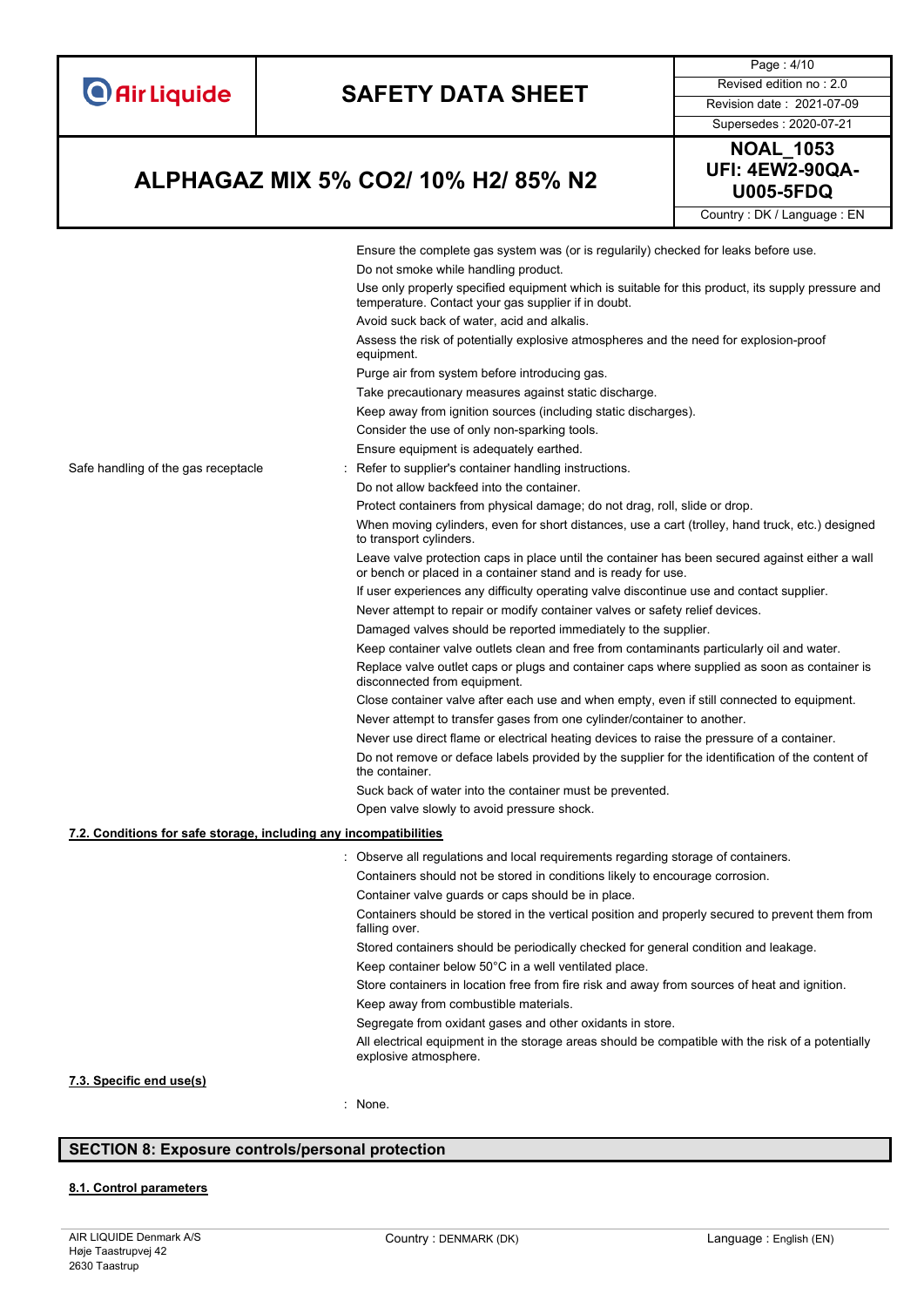

Page : 5/10

Supersedes : 2020-07-21

# **NOAL\_1053**

### **U005-5FDQ ALPHAGAZ MIX 5% CO2/ 10% H2/ 85% N2**

**UFI: 4EW2-90QA-**

Country : DK / Language : EN

| Carbon dioxide (124-38-9)                                                 |                                                                                                                                                                                                                                                                                                                                                                                                                                                         |
|---------------------------------------------------------------------------|---------------------------------------------------------------------------------------------------------------------------------------------------------------------------------------------------------------------------------------------------------------------------------------------------------------------------------------------------------------------------------------------------------------------------------------------------------|
| <b>EU - Occupational Exposure Limits</b>                                  |                                                                                                                                                                                                                                                                                                                                                                                                                                                         |
| Local name                                                                | Carbon dioxide                                                                                                                                                                                                                                                                                                                                                                                                                                          |
| IOELV TWA (mg/m <sup>3</sup> )                                            | 9000 mg/m <sup>3</sup>                                                                                                                                                                                                                                                                                                                                                                                                                                  |
| IOELV TWA (ppm)                                                           | 5000 ppm                                                                                                                                                                                                                                                                                                                                                                                                                                                |
| <b>Denmark - Occupational Exposure Limits</b>                             |                                                                                                                                                                                                                                                                                                                                                                                                                                                         |
| Local name                                                                | Carbondioxid (Kuldioxid; Kulsyre)                                                                                                                                                                                                                                                                                                                                                                                                                       |
| Grænseværdi (8 timer) (mg/m <sup>3</sup> )                                | 9000 mg/m <sup>3</sup>                                                                                                                                                                                                                                                                                                                                                                                                                                  |
| Grænseværdi (8 timer) (ppm)                                               | 5000 ppm                                                                                                                                                                                                                                                                                                                                                                                                                                                |
| Anmærkninger (DK)                                                         | E (betyder, at stoffet har en EF-grænseværdi)                                                                                                                                                                                                                                                                                                                                                                                                           |
| DNEL (Derived-No Effect Level)                                            | None available.                                                                                                                                                                                                                                                                                                                                                                                                                                         |
| PNEC (Predicted No-Effect Concentration)                                  | None available.                                                                                                                                                                                                                                                                                                                                                                                                                                         |
| 8.2. Exposure controls                                                    |                                                                                                                                                                                                                                                                                                                                                                                                                                                         |
| 8.2.1. Appropriate engineering controls                                   |                                                                                                                                                                                                                                                                                                                                                                                                                                                         |
|                                                                           | : Provide adequate general and local exhaust ventilation.                                                                                                                                                                                                                                                                                                                                                                                               |
|                                                                           | Product to be handled in a closed system.                                                                                                                                                                                                                                                                                                                                                                                                               |
|                                                                           | Systems under pressure should be regularily checked for leakages.                                                                                                                                                                                                                                                                                                                                                                                       |
|                                                                           | Ensure exposure is below occupational exposure limits (where available).                                                                                                                                                                                                                                                                                                                                                                                |
|                                                                           | Gas detectors should be used when flammable gases/vapours may be released.                                                                                                                                                                                                                                                                                                                                                                              |
|                                                                           |                                                                                                                                                                                                                                                                                                                                                                                                                                                         |
|                                                                           | Consider the use of a work permit system e.g. for maintenance activities.                                                                                                                                                                                                                                                                                                                                                                               |
| 8.2.2. Individual protection measures, e.g. personal protective equipment |                                                                                                                                                                                                                                                                                                                                                                                                                                                         |
|                                                                           | : A risk assessment should be conducted and documented in each work area to assess the risks<br>related to the use of the product and to select the PPE that matches the relevant risk. The<br>following recommendations should be considered:<br>PPE compliant to the recommended EN/ISO standards should be selected.                                                                                                                                 |
| • Eye/face protection                                                     | Wear safety glasses with side shields.<br>Standard EN 166 - Personal eye-protection - specifications.                                                                                                                                                                                                                                                                                                                                                   |
| • Skin protection                                                         |                                                                                                                                                                                                                                                                                                                                                                                                                                                         |
| - Hand protection                                                         | : Wear working gloves when handling gas containers.                                                                                                                                                                                                                                                                                                                                                                                                     |
|                                                                           | Standard EN 388 - Protective gloves against mechanical risk.                                                                                                                                                                                                                                                                                                                                                                                            |
| - Other                                                                   | Consider the use of flame resistant anti-static safety clothing.<br>Standard EN ISO 14116 - Limited flame spread materials.<br>Standard EN 1149-5 - Protective clothing: Electrostatic properties.<br>Wear safety shoes while handling containers.<br>Standard EN ISO 20345 - Personal protective equipment - Safety footwear.                                                                                                                          |
| • Respiratory protection                                                  | Gas filters may be used if all surrounding conditions e.g. type and concentration of the<br>contaminant(s) and duration of use are known.<br>Use gas filters with full face mask, where exposure limits may be exceeded for a short-term<br>period, e.g. connecting or disconnecting containers.<br>Gas filters do not protect against oxygen deficiency.<br>Standard EN 14387 - Gas filter(s), combined filter(s) and standard EN136, full face masks. |
| • Thermal hazards                                                         | : None in addition to the above sections.                                                                                                                                                                                                                                                                                                                                                                                                               |
| 8.2.3. Environmental exposure controls                                    |                                                                                                                                                                                                                                                                                                                                                                                                                                                         |

: Refer to local regulations for restriction of emissions to the atmosphere. See section 13 for specific methods for waste gas treatment.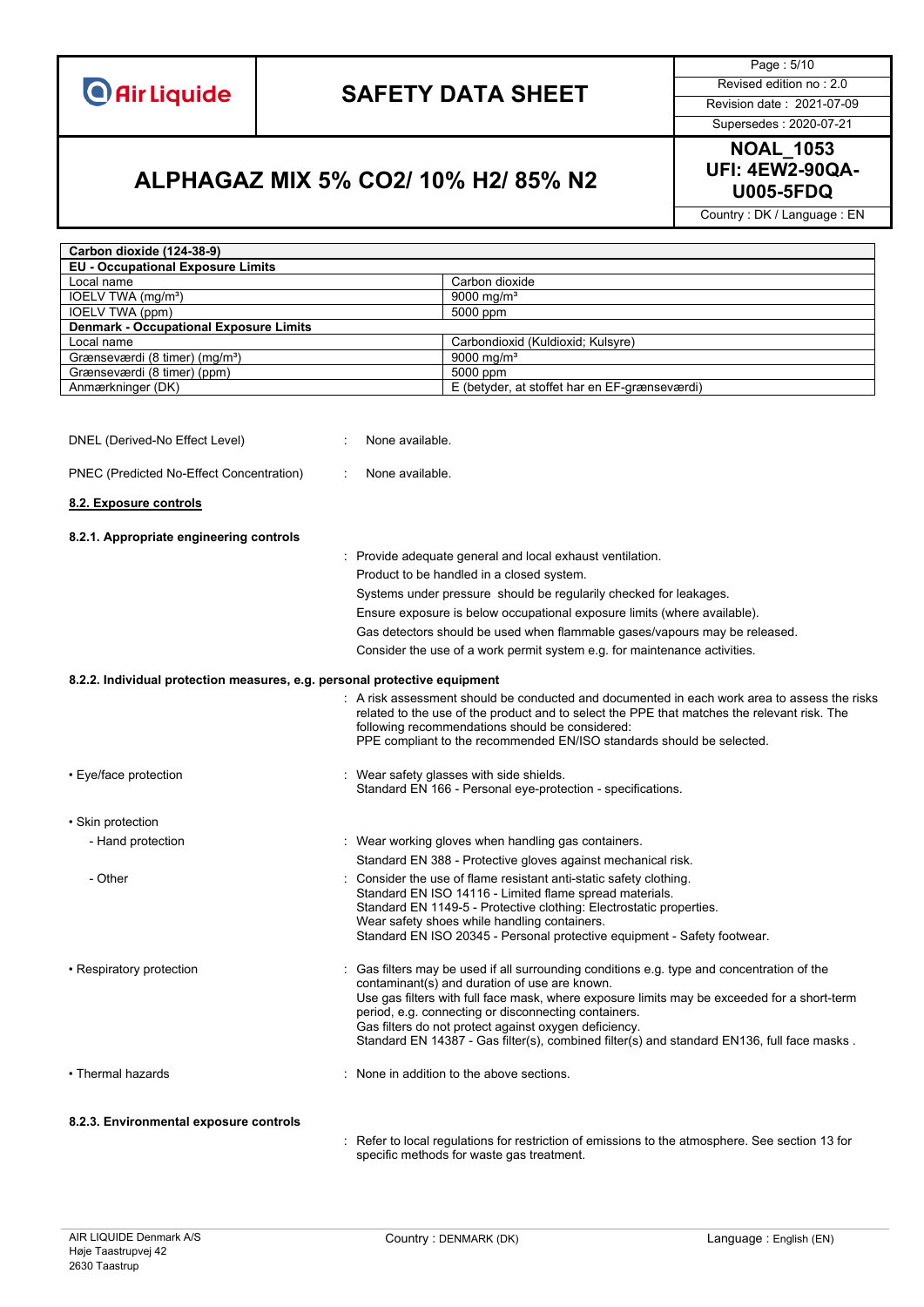**O** Air Liquide

# **SAFETY DATA SHEET** Revised edition no : 2.0

Page : 6/10

Supersedes : 2020-07-21

### **U005-5FDQ ALPHAGAZ MIX 5% CO2/ 10% H2/ 85% N2**

**NOAL\_1053 UFI: 4EW2-90QA-**

Country : DK / Language : EN

#### **SECTION 9: Physical and chemical properties**

#### **9.1. Information on basic physical and chemical properties**

Appearance

| Physical state at 20°C / 101.3kPa               | : Gas                                                                                                                                            |
|-------------------------------------------------|--------------------------------------------------------------------------------------------------------------------------------------------------|
| Colour                                          | Mixture contains one or more component(s) which have the following colour(s):<br>Colourless.                                                     |
| Odour                                           | Odourless.                                                                                                                                       |
| Odour threshold                                 | Odour threshold is subjective and inadequate to warn of overexposure.                                                                            |
| рH                                              | Not applicable for gases and gas mixtures.                                                                                                       |
| Melting point / Freezing point                  | Not applicable for gas mixtures.                                                                                                                 |
| Boiling point                                   | Not applicable for gas mixtures.                                                                                                                 |
| Flash point                                     | Not applicable for gases and gas mixtures.                                                                                                       |
| Evaporation rate                                | Not applicable for gases and gas mixtures.                                                                                                       |
| Flammability (solid, gas)                       | Extremely flammable gas                                                                                                                          |
| <b>Explosive limits</b>                         | Flammability range not available.                                                                                                                |
| Vapour pressure [20°C]                          | Not applicable.                                                                                                                                  |
| Vapour pressure [50°C]                          | Not applicable.                                                                                                                                  |
| Vapour density                                  | Not applicable.                                                                                                                                  |
| Relative density, gas (air=1)                   | Lighter or similar to air.                                                                                                                       |
| Water solubility                                | Solubility in water of component(s) of the mixture :<br>• Carbon dioxide: 2000 mg/l Completely soluble. • Nitrogen: 20 mg/l • Hydrogen: 1.6 mg/l |
| Partition coefficient n-octanol/water (Log Kow) | : Not applicable for gas mixtures.                                                                                                               |
| Auto-ignition temperature                       | Not known.                                                                                                                                       |
| Decomposition temperature                       | Not applicable.                                                                                                                                  |
| Viscosity                                       | No reliable data available.                                                                                                                      |
| <b>Explosive properties</b>                     | Not applicable.                                                                                                                                  |
| Oxidising properties                            | Not applicable.                                                                                                                                  |
| 9.2. Other information                          |                                                                                                                                                  |
| Molar mass                                      | : Not applicable for gas mixtures.                                                                                                               |
| Other data                                      | : None.                                                                                                                                          |

### **SECTION 10: Stability and reactivity 10.1. Reactivity** : No reactivity hazard other than the effects described in sub-sections below. **10.2. Chemical stability** : Stable under normal conditions. **10.3. Possibility of hazardous reactions** : Can form explosive mixture with air. May react violently with oxidants. **10.4. Conditions to avoid** : Keep away from heat/sparks/open flames/hot surfaces. – No smoking. Avoid moisture in installation systems.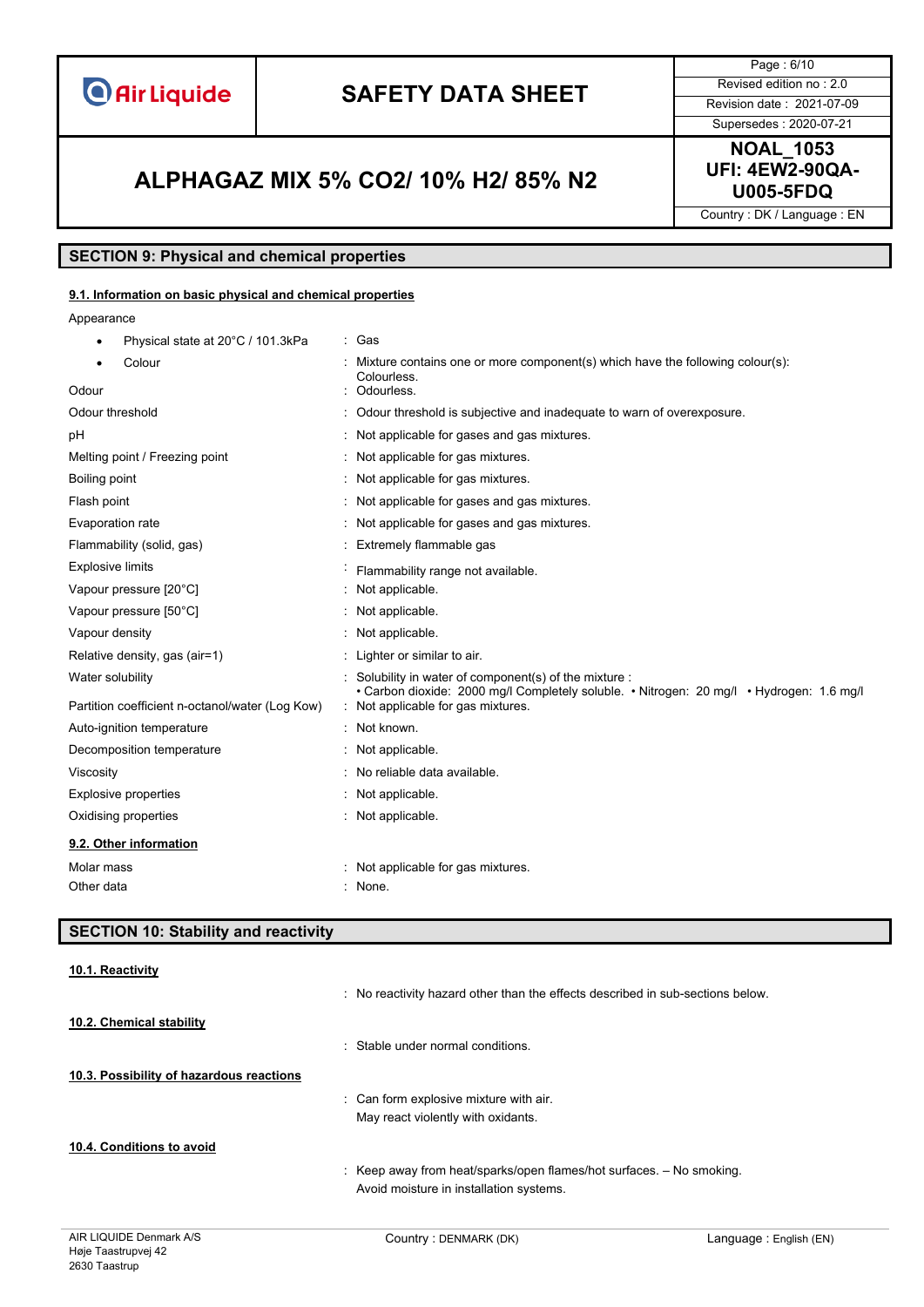| <b>O</b> Air Liquide |  |  |
|----------------------|--|--|
|                      |  |  |
|                      |  |  |

Page : 7/10

### **U005-5FDQ ALPHAGAZ MIX 5% CO2/ 10% H2/ 85% N2**

Supersedes : 2020-07-21 **NOAL\_1053 UFI: 4EW2-90QA-**

Country : DK / Language : EN

#### **10.5. Incompatible materials**

#### : Air, Oxidisers.

For additional information on compatibility refer to ISO 11114.

#### **10.6. Hazardous decomposition products**

: Under normal conditions of storage and use, hazardous decomposition products should not be produced.

#### **SECTION 11: Toxicological information**

| : Toxicological effects not expected from this product if occupational exposure limit values are<br>not exceeded. |
|-------------------------------------------------------------------------------------------------------------------|
| No known effects from this product.                                                                               |
| No known effects from this product.                                                                               |
| No known effects from this product.                                                                               |
| No known effects from this product.                                                                               |
| No known effects from this product.                                                                               |
|                                                                                                                   |
| No known effects from this product.                                                                               |
| No known effects from this product.                                                                               |
| : No known effects from this product.                                                                             |
| No known effects from this product.                                                                               |
| : Not applicable for gases and gas mixtures.                                                                      |
|                                                                                                                   |

#### **SECTION 12: Ecological information**

#### **12.1. Toxicity**

| Assessment                               | : No ecological damage caused by this product.                                                                                    |
|------------------------------------------|-----------------------------------------------------------------------------------------------------------------------------------|
| EC50 48h - Daphnia magna [mg/l]          | : No data available.                                                                                                              |
| EC50 72h - Algae [mg/l]                  | : No data available.                                                                                                              |
| LC50 96 h - Fish [mg/l]                  | : No data available.                                                                                                              |
| 12.2. Persistence and degradability      |                                                                                                                                   |
| Assessment                               | : No ecological damage caused by this product.                                                                                    |
| 12.3. Bioaccumulative potential          |                                                                                                                                   |
| Assessment                               | . No data available                                                                                                               |
| 12.4. Mobility in soil                   |                                                                                                                                   |
| Assessment                               | : Because of its high volatility, the product is unlikely to cause ground or water pollution.<br>Partition into soil is unlikely. |
| 12.5. Results of PBT and vPvB assessment |                                                                                                                                   |
| Assessment                               | $\therefore$ Not classified as PBT or vPvB.                                                                                       |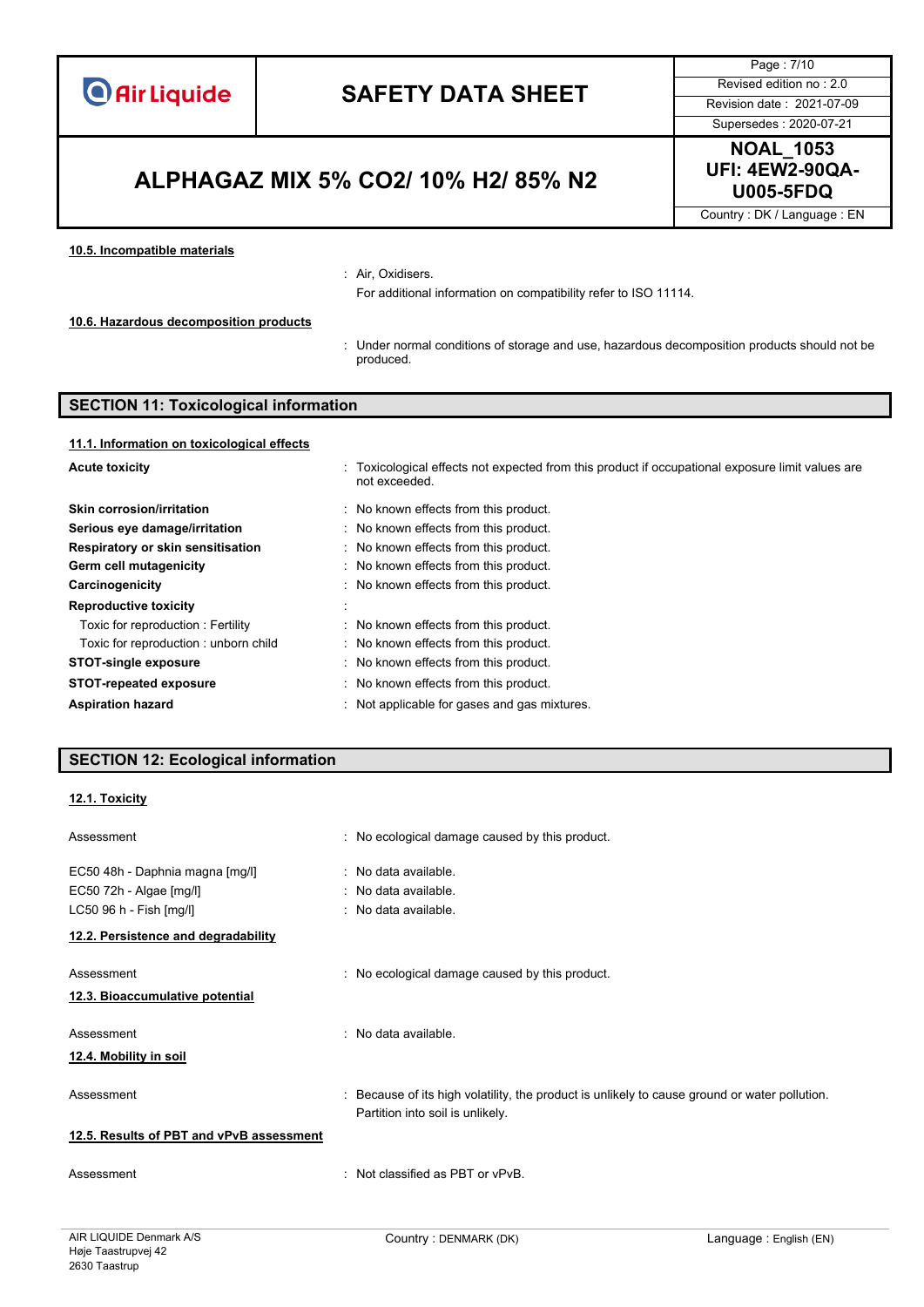

Page : 8/10

Supersedes : 2020-07-21

### **U005-5FDQ ALPHAGAZ MIX 5% CO2/ 10% H2/ 85% N2**

**NOAL\_1053 UFI: 4EW2-90QA-**

Country : DK / Language : EN

#### **12.6. Other adverse effects**

Effect on the ozone layer : None.

- Other adverse effects **in the contract of the Contract Contract Contract Contract Contract Contract Contract Contract Contract Contract Contract Contract Contract Contract Contract Contract Contract Contract Contract Contr** 
	-
- Effect on global warming **in the contains greenhouse gas(es)**.

#### **SECTION 13: Disposal considerations**

#### **13.1. Waste treatment methods**

|                                                                                       | Contact supplier if quidance is required.                                                                                                                                     |
|---------------------------------------------------------------------------------------|-------------------------------------------------------------------------------------------------------------------------------------------------------------------------------|
|                                                                                       | Do not discharge into areas where there is a risk of forming an explosive mixture with air.<br>Waste gas should be flared through a suitable burner with flash back arrestor. |
|                                                                                       | Do not discharge into any place where its accumulation could be dangerous.                                                                                                    |
|                                                                                       | Ensure that the emission levels from local regulations or operating permits are not exceeded.                                                                                 |
|                                                                                       | Refer to the EIGA code of practice Doc.30 "Disposal of Gases", downloadable at<br>http://www.eiga.org for more guidance on suitable disposal methods.                         |
|                                                                                       | Return unused product in original container to supplier.                                                                                                                      |
| List of hazardous waste codes (from<br>Commission Decision 2000/532/EC as<br>amended) | : 16 05 04 *: Gases in pressure containers (including halons) containing hazardous substances.                                                                                |
| 13.2. Additional information                                                          |                                                                                                                                                                               |
|                                                                                       |                                                                                                                                                                               |

: External treatment and disposal of waste should comply with applicable local and/or national regulations.

| <b>SECTION 14: Transport information</b> |                                                                                                                                                             |  |
|------------------------------------------|-------------------------------------------------------------------------------------------------------------------------------------------------------------|--|
|                                          |                                                                                                                                                             |  |
| 14.1. UN number                          |                                                                                                                                                             |  |
| UN-No.                                   | : 1954                                                                                                                                                      |  |
| 14.2. UN proper shipping name            |                                                                                                                                                             |  |
| Transport by road/rail (ADR/RID)         | COMPRESSED GAS, FLAMMABLE, N.O.S. (Hydrogen, Nitrogen)                                                                                                      |  |
| Transport by air (ICAO-TI / IATA-DGR)    | Compressed gas, flammable, n.o.s. (Hydrogen, Nitrogen)                                                                                                      |  |
| Transport by sea (IMDG)                  | COMPRESSED GAS, FLAMMABLE, N.O.S. (Hydrogen, Nitrogen)                                                                                                      |  |
| 14.3. Transport hazard class(es)         |                                                                                                                                                             |  |
| Labelling                                |                                                                                                                                                             |  |
|                                          | 2.1 : Flammable gases.                                                                                                                                      |  |
| Transport by road/rail (ADR/RID)         |                                                                                                                                                             |  |
| Class                                    | $\therefore$ 2                                                                                                                                              |  |
| Classification code                      | : 1F                                                                                                                                                        |  |
| Hazard identification number             | : 23                                                                                                                                                        |  |
| <b>Tunnel Restriction</b>                | B/D - Tank carriage : Passage forbidden through tunnels of category B, C, D and E. Other<br>carriage: Passage forbidden through tunnels of category D and E |  |
| Transport by air (ICAO-TI / IATA-DGR)    |                                                                                                                                                             |  |
| Class / Div. (Sub. risk(s))              | : 2.1                                                                                                                                                       |  |
| Transport by sea (IMDG)                  |                                                                                                                                                             |  |
| Class / Div. (Sub. risk(s))              | : 2.1                                                                                                                                                       |  |
| Emergency Schedule (EmS) - Fire          | $: F-D$                                                                                                                                                     |  |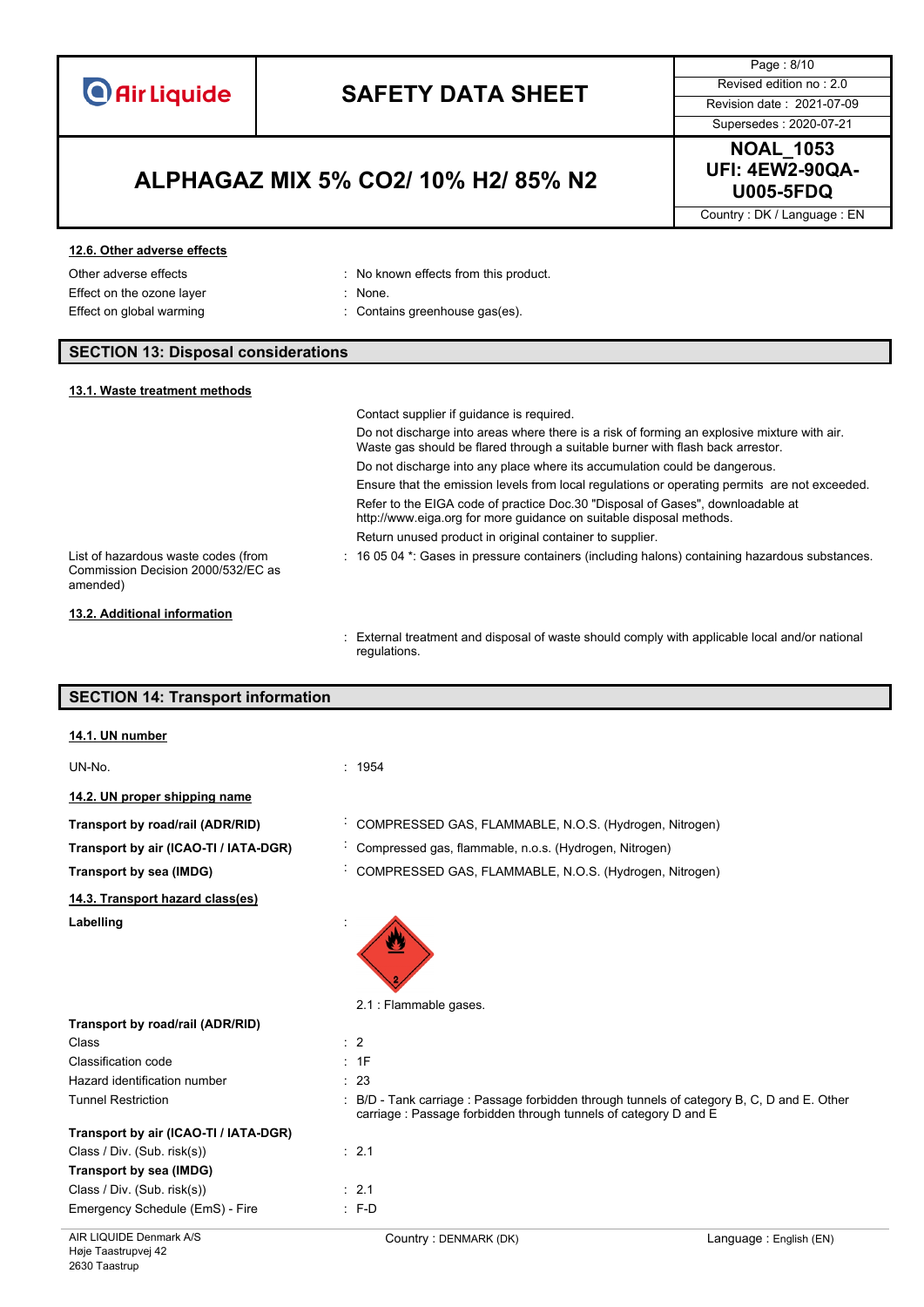

Page : 9/10

### Supersedes : 2020-07-21

### **U005-5FDQ ALPHAGAZ MIX 5% CO2/ 10% H2/ 85% N2**

**NOAL\_1053 UFI: 4EW2-90QA-**

Country : DK / Language : EN

| Emergency Schedule (EmS) - Spillage   | $: S-U$                                                                                                                                  |
|---------------------------------------|------------------------------------------------------------------------------------------------------------------------------------------|
| 14.4. Packing group                   |                                                                                                                                          |
| Transport by road/rail (ADR/RID)      | Not established.                                                                                                                         |
| Transport by air (ICAO-TI / IATA-DGR) | Not established.                                                                                                                         |
| Transport by sea (IMDG)               | Not established.                                                                                                                         |
| 14.5. Environmental hazards           |                                                                                                                                          |
| Transport by road/rail (ADR/RID)      | None.                                                                                                                                    |
| Transport by air (ICAO-TI / IATA-DGR) | : None.                                                                                                                                  |
| Transport by sea (IMDG)               | : None.                                                                                                                                  |
| 14.6. Special precautions for user    |                                                                                                                                          |
| Packing Instruction(s)                |                                                                                                                                          |
| Transport by road/rail (ADR/RID)      | : P200                                                                                                                                   |
| Transport by air (ICAO-TI / IATA-DGR) |                                                                                                                                          |
| Passenger and Cargo Aircraft          | : Forbidden.                                                                                                                             |
| Cargo Aircraft only                   | : 200.                                                                                                                                   |
| Transport by sea (IMDG)               | : P200                                                                                                                                   |
| Special transport precautions         | : Avoid transport on vehicles where the load space is not separated from the driver's<br>compartment.                                    |
|                                       | Ensure vehicle driver is aware of the potential hazards of the load and knows what to do in the<br>event of an accident or an emergency. |
|                                       | Before transporting product containers:                                                                                                  |
|                                       | - Ensure there is adequate ventilation.                                                                                                  |
|                                       | - Ensure that containers are firmly secured.                                                                                             |
|                                       | - Ensure valve is closed and not leaking.                                                                                                |
|                                       | - Ensure valve outlet cap nut or plug (where provided) is correctly fitted.                                                              |
|                                       | - Ensure valve protection device (where provided) is correctly fitted.                                                                   |

**14.7. Transport in bulk according to Annex II of Marpol and the IBC Code**

: Not applicable.

#### **SECTION 15: Regulatory information**

### **15.1. Safety, health and environmental regulations/legislation specific for the substance or mixture**

### **EU-Regulations** Restrictions on use in the set of the set of the set of the set of the set of the set of the set of the set of the set of the set of the set of the set of the set of the set of the set of the set of the set of the set of t Seveso Directive : 2012/18/EU (Seveso III) : Covered. **National regulations** National legislation **interval in the Community Community** Ensure all national/local regulations are observed. **Denmark** Recommendations Danish Regulation : Young people below the age of 18 years are not allowed to use the product Pregnant/breastfeeding women working with the product must not be in direct contact with the product